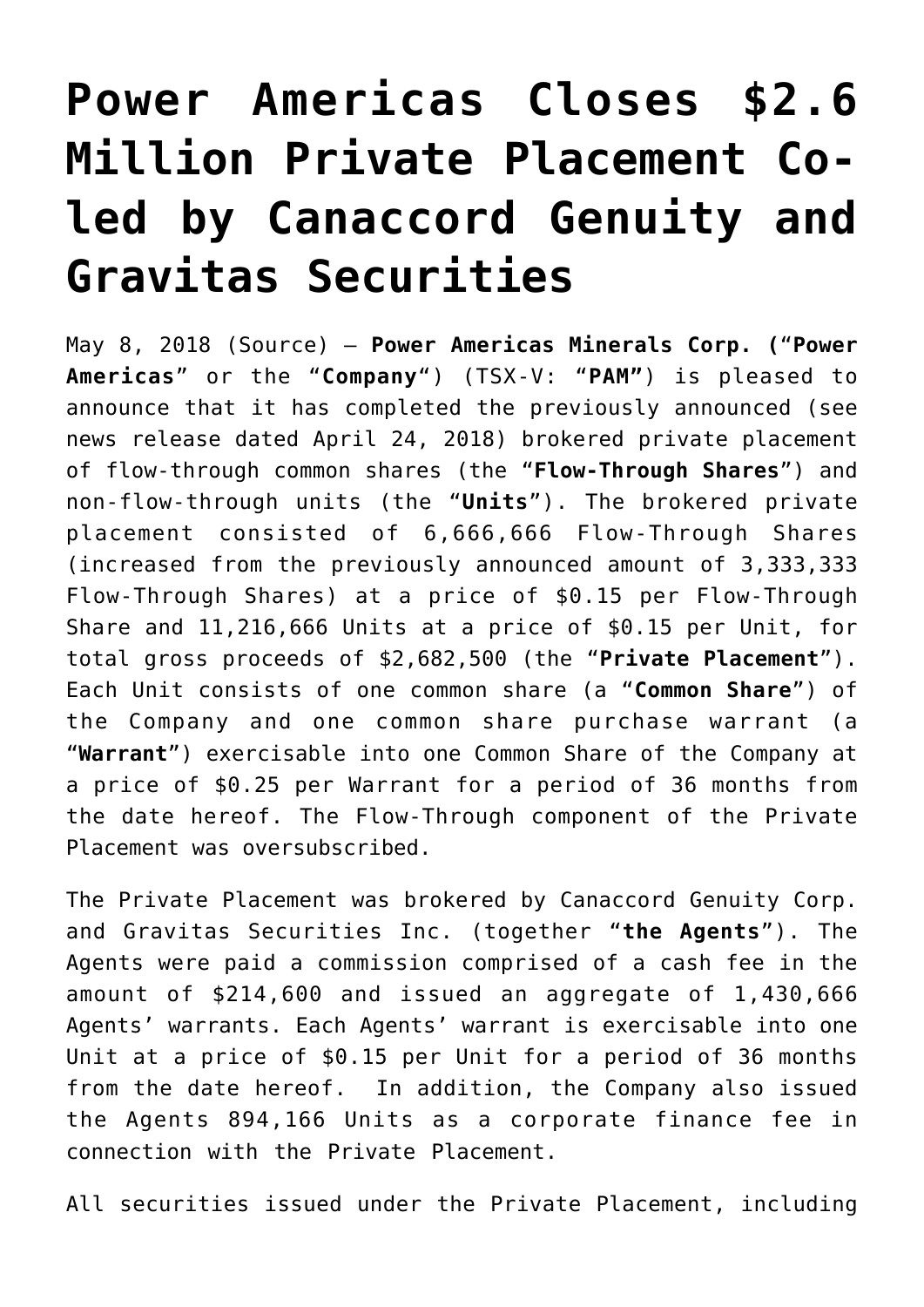securities issuable on exercise thereof, are subject to a hold period expiring four months and one day from the date hereof.

The Company intends to use the net proceeds from the Offering for exploration on its mineral properties and general working capital.

## **About Power Americas Minerals Corp.**

Power Americas Minerals Corporation is a Canadian-based junior mining exploration company focused on the procurement, exploration and development of cobalt, lithium and other energy metals in North and South America. Power Americas' acquisition strategy focuses on acquiring affordable, costeffective and highly regarded mineral properties in areas with proven geological potential. The Company's shares are listed and posted for trading on the TSX Venture Exchange under the symbol "PAM", in the USA on the OTC Markets under the symbol "PWMRF", and on the Frankfurt Exchange under the symbol "VV0".

## **On behalf of the Board of Directors:**

*"Jeffrey Cocks"*

**Jeffrey Cocks President**

```
For more information please contact:
Howard Milne V.P. Business Development
Tel: (604) 377-8994 Email: hdmcap@shaw.ca
Website: www.poweramericascorp.com
```
This news release contains "forward-looking information" (within the meaning of applicable Canadian securities laws). Such information is identified with words such as "anticipate", "believe", "expect", "plan", "intend", "potential", "estimate", "propose", "project","outlook", "foresee" or similar words suggesting future outcomes or statements regarding an outlook. Forward-looking information